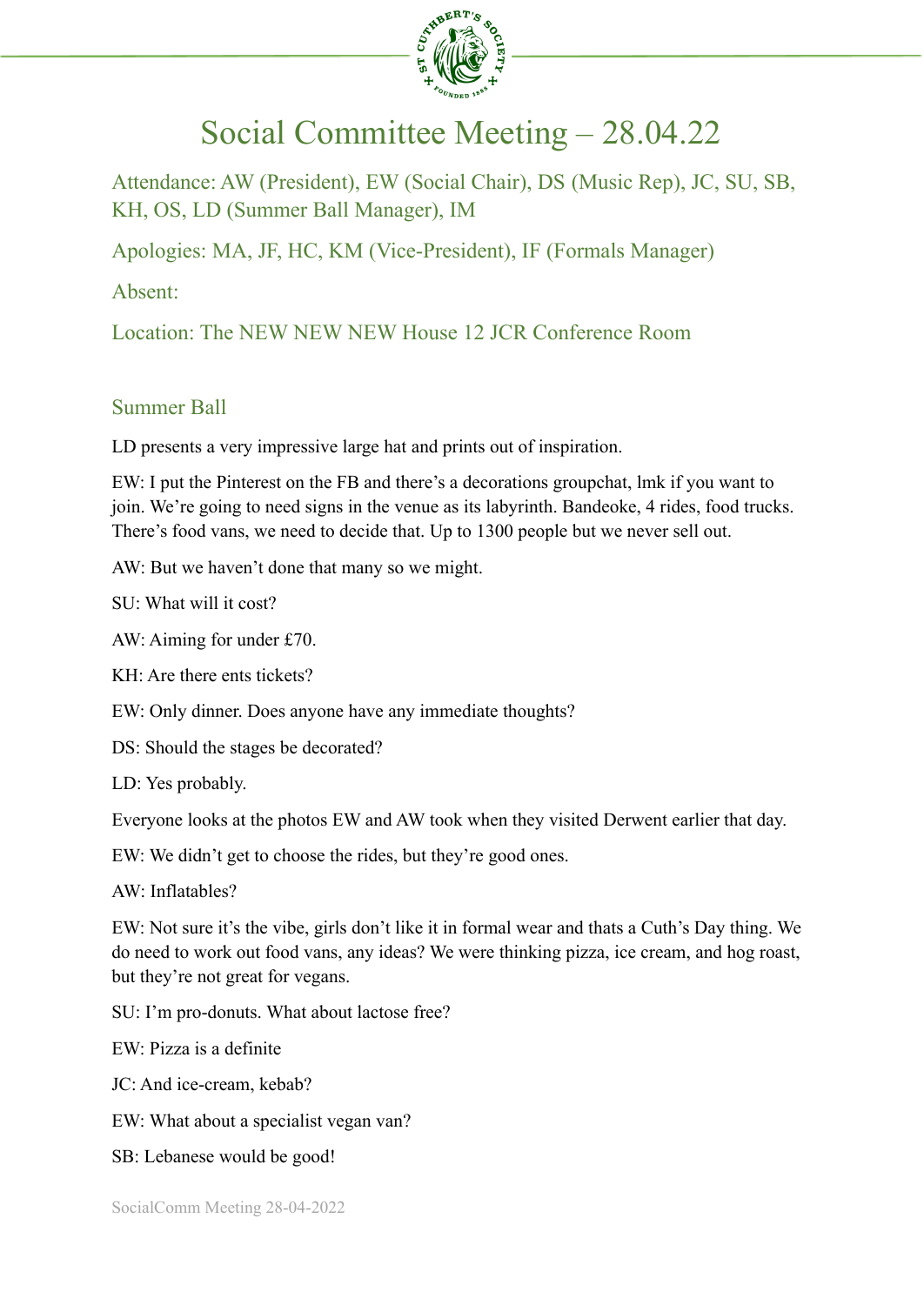

#### KH: Falafel?

EW: DDC do hog roast and chicken shawarma, as well as multi-purpose stuff

AW: Last time we had churros

EW: Yorkshire Pudding wraps?

LD: That sounds ideal

DS: England is weird man

SB: There's a churros van that also does empanadas

EW: A hispanic cornish pasty

EW: In dinner ents? I want magic

JC: The guy from Michaelmas was good

## **AP KH to contact Law Ball to find out who the magician was**

EW: Big croquet outside, drag queens are happening, music auditions next week

AW: We need to find security and first aid

## **AP KH to find first aid and AW to confirm what budget is**

## **APAW to find out if we need security, SB to do so if we do**

AW: Are Churchill a reputable security provider?

SB: They said they'd risk assess and they seem legit. Cerberus are cheaper

## Eurovision

EW: 14th May, its in the Bar, drinking game optional, bunting, come along and play

## Cuth's Day

KH: Bit of a hiccup with the theme, the last Cuth's Day on site was Summer of Love, gonna keep the aesthetic but not call it that, flowers, VW van photobooth, what about t-shirts?

EW: Two sides to it, if we charge lots of people won't buy it, if we don't charge they'll not be nice quality and one colour

KH: I'm more inclined to include in ticket price and do one colour

IM: Is it Cuth's themed?

EW: Bands on back, front has design

AW: Cuth's Day 2022 on the front

EW: First proper Cuth's Day back, need to keep t-shirt tradition up

All agree to do a one-colour t-shirt included in ticket price.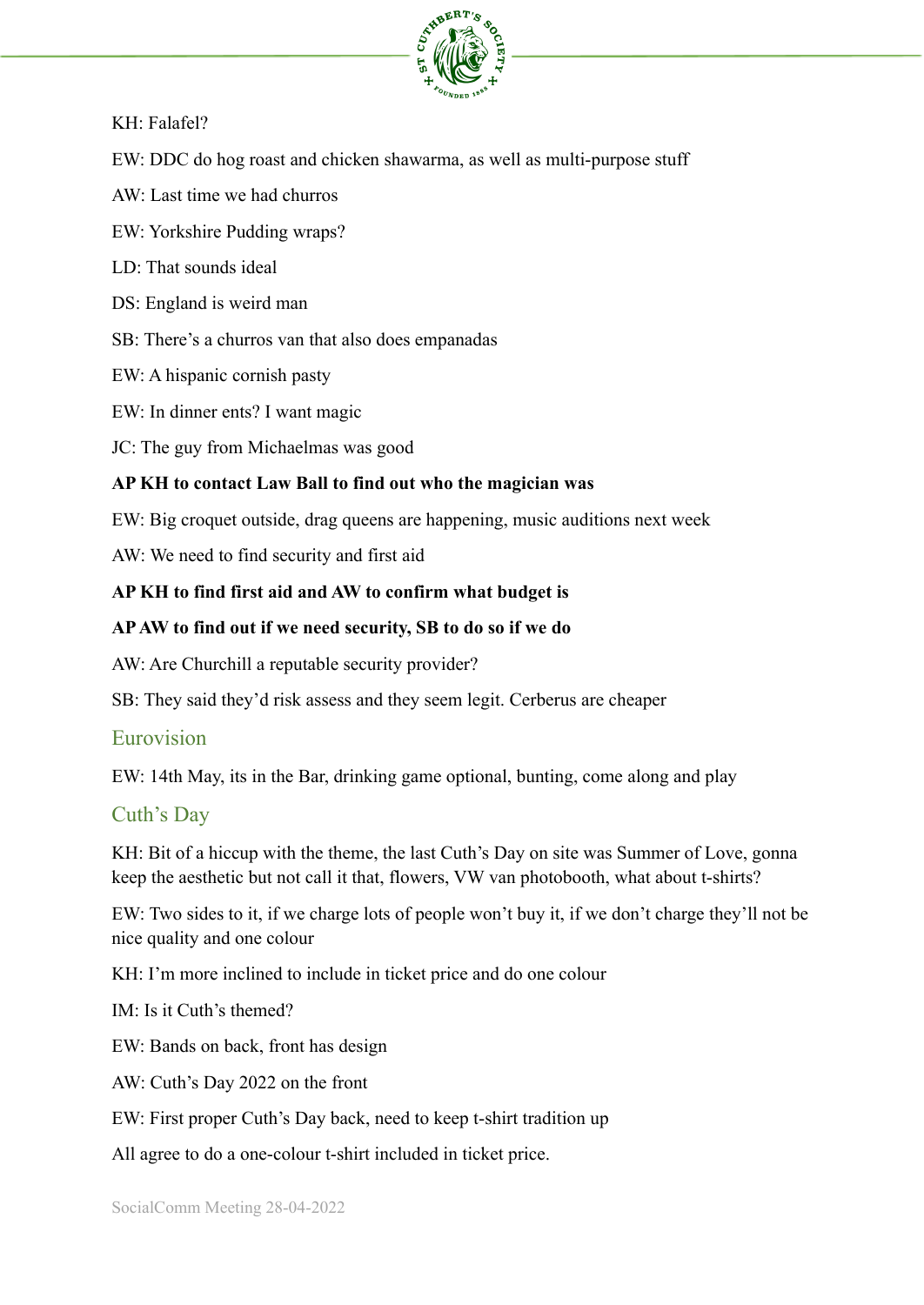

- EW: Tribute acts?
- JC: Rick Astley.
- EW: Does anyone have any real ideas?
- AW: We already did ABBA before.
- DS: The Beatles?
- EW: We normally get two.
- KH: The Beatles aren't really like in to the evening.
- SU: Why did we have Britney last time?
- SB: Something about feminism
- EW: Do we do tributes last?
- AW: Yes, normally.
- KH: Could we mix it up? Maybe aerial arts.
- AW: Its dark
- DS: How many bands?
- AW: So many, start with quieter stuff and build up.
- DS: We have 4.5hrs of videos and we have like 6-8 video submissions
- AW: Fleetwood Mac tribute
- LD: I like that
- EW: Do they have that many good songs? I do love them
- AW: Yes
- EW: What about food trucks? It was chaos last Cuth's Day. Ice cream, free chips in evening.
- KH: Are we gonna do free breakfasts?

#### **APAW to talk to college about free breakfasts**

- EW: We need a few lunch options! This is SB's good job.
- SU: Pancakes
- SB: Gyros, the one from the Saturday market?
- EW: Fat Hippo, they're cheaper from the van

#### **AP SB talk to Fat Hippo and find the greek man in Durham**

- EW: We need a proper veggie one
- SU: Falafel, the Bean Social?